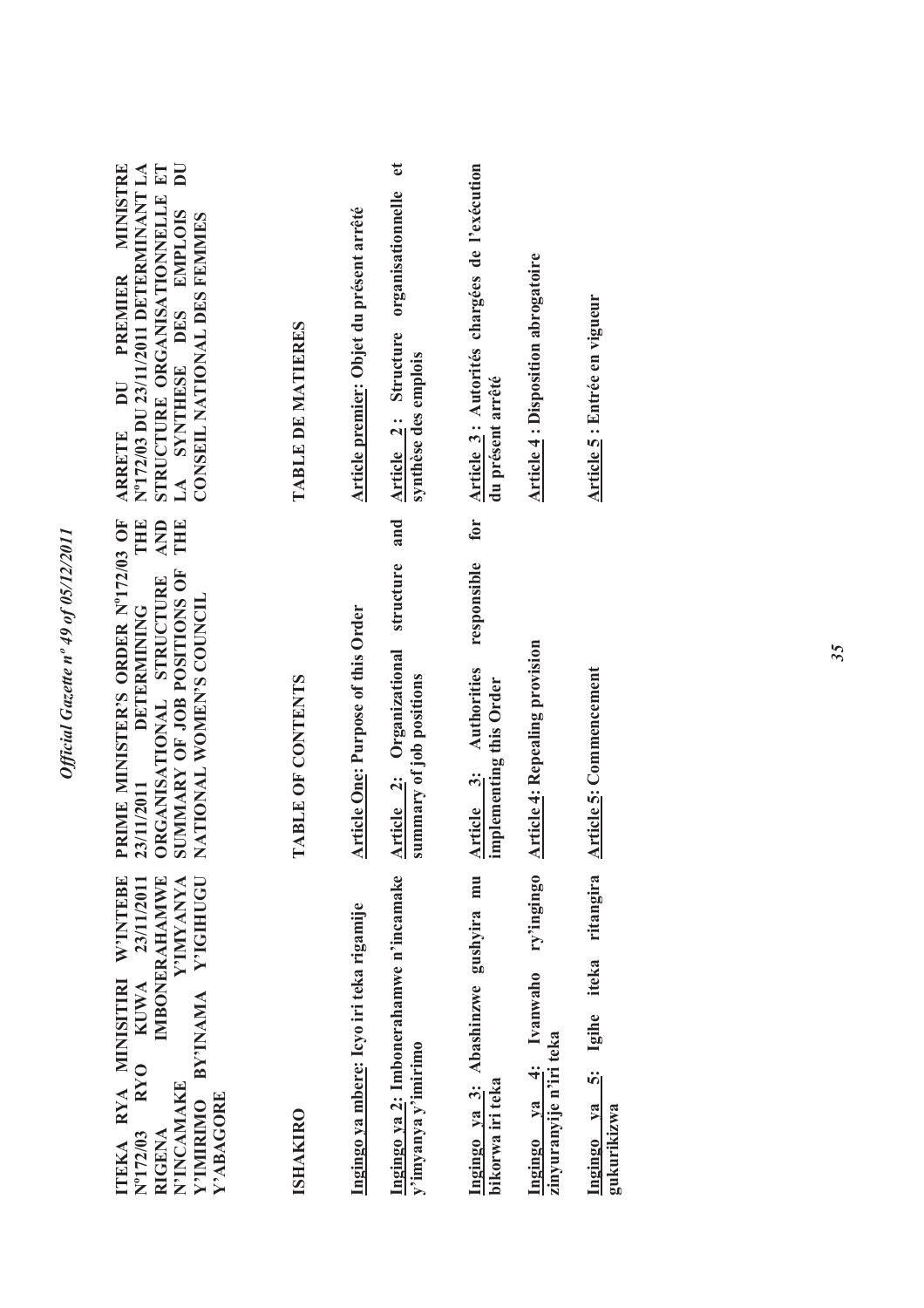| W'INTEBE<br>IMBONERAHAMWE<br>23/11/2011<br>Y'IGHUGU<br>Y'IMYANYA<br>ITEKA RYA MINISITRI<br><b>KUWA</b><br><b>BY'INAMA</b><br><b>RYO</b><br>N'INCAMAKE<br>Y'ABAGORE<br><b>V'IMIRIMO</b><br>RIGENA<br>Nº172/03 | PRIME MINISTER'S ORDER Nº172/03 OF<br>THE<br><b>AND</b><br>THE<br>SUMMARY OF JOB POSITIONS OF<br>ORGANISATIONAL STRUCTURE<br>NATIONAL WOMEN'S COUNCIL<br>DETERMINING<br>23/11/2011 | MINISTRE<br>LA STRUCTURE ORGANISATIONNELLE<br>ET LA SYNTHESE DES EMPLOIS DU<br>N°172/03 DU 23/11/2011 DETERMINANT<br>CONSEIL NATIONAL DES FEMMES<br><b>PREMIER</b><br>$\overline{\mathbf{D}}$<br><b>ARRETE</b> |
|--------------------------------------------------------------------------------------------------------------------------------------------------------------------------------------------------------------|------------------------------------------------------------------------------------------------------------------------------------------------------------------------------------|----------------------------------------------------------------------------------------------------------------------------------------------------------------------------------------------------------------|
| Minisitiri w'Intebe;                                                                                                                                                                                         | The Prime Minister;                                                                                                                                                                | Le Premier Ministre;                                                                                                                                                                                           |
| Ashingiye ku Itegeko Nshinga rya Repubulika<br>nk'uko ryavuguruwe kugeza ubu, cyane mu<br>ngingo zaryo, iya 118, iya 119, iya 121 n'iya<br>y'u Rwanda ryo ku wa 04 Kamena 2003<br>201;                       | Pursuant to the Constitution of the Republic of<br>Rwanda of 04 June 2003 as amended to date<br>especially in Articles 118, 119, 121 and 201;                                      | du 04 juin 2003, telle que révisée à ce jour,<br>Vu la Constitution de la République du Rwanda<br>spécialement en ses articles 118, 119, 121 et 201;                                                           |
| Ashingiye ku Itegeko n° 02/2011 ryo ku wa<br>10/02/2011 rigena inshingano, imiterere<br>n'imikorere by'Inama y'Igihugu y'Abagore<br>cyane cyane mu ngingo yaryo ya 6;                                        | determining the responsibilities, organization and<br>functioning of the National Women's Council<br>Pursuant to Law n° 02/2011 of 10/02/2011<br>especially in Article 6;          | Vu la Loi nº 02/2011 du 10/02/2011 portant la<br>mission, organisation et fonctionnement du<br>Conseil National des Femmes ; spécialement en<br>son article 6;                                                 |
| Ashingiye ku Itegeko n° 22/2002 ryo ku wa<br>09/07/2002 rishyiraho Sitati rusange igenga<br>Abakozi ba Leta n'Inzego z'Imirimo ya Leta;<br>cyane cyane mu ngingo zaryo, iya mbere, iya<br>2 n'iya 17;        | Pursuant to Law n° 22/2002 of 09/07/2002 on<br>General Statutes for Rwanda Public Service;<br>especially in Articles One, 2 and 17;                                                | Vu la Loi nº 22/2002 du 09/07/2002 portant<br>Rwandaise; spécialement en ses articles premier,<br>Statut Général de la Fonction Publique<br>2 et 17;                                                           |
| Bisabwe na Minisitiri w'Abakozi ba Leta<br>n'Umurimo;                                                                                                                                                        | On proposal by the Minister of Public Service<br>and Labour;                                                                                                                       | Fonction<br>Sur proposition du Ministre de la<br>Publique et du Travail;                                                                                                                                       |
| Inama y'Abaminisitiri yateranye ku wa<br>30/09/2011 imaze kubisuzuma no kubyemeza;                                                                                                                           | After consideration and approval by Cabinet in<br>its session of 30/09/2011                                                                                                        | Après examen et adoption par le Conseil des<br>Ministres en sa séance du 30/09/2011                                                                                                                            |
| <b>ATEGETSE:</b>                                                                                                                                                                                             | EREBY ORDERS:<br>≕                                                                                                                                                                 | <b>ARRETE:</b>                                                                                                                                                                                                 |

*Official Gazette nº 49 of 05/12/2011* 

Official Gazette nº 49 of 05/12/2011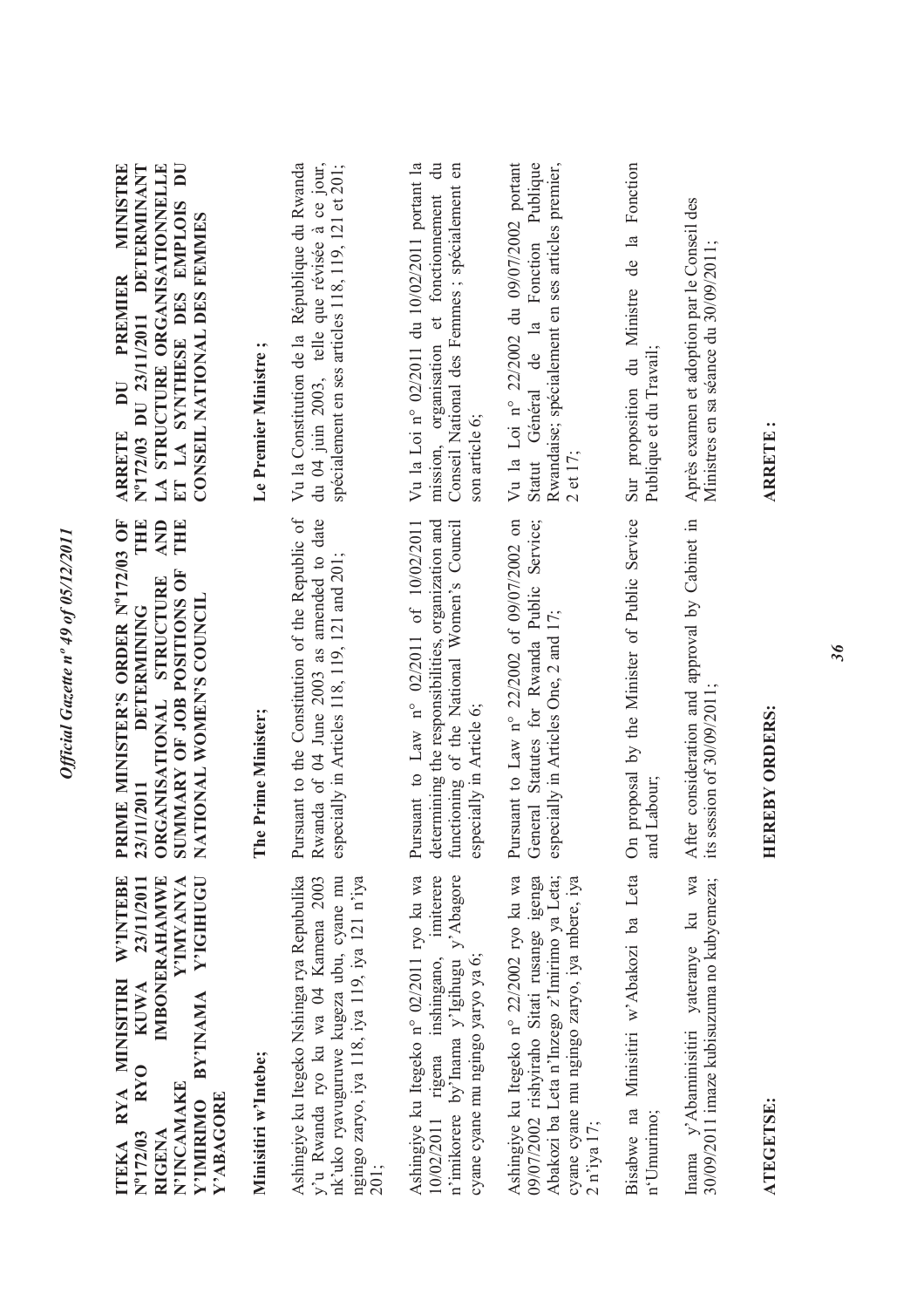| Ingingo ya mbere: Icyo iri teka rigamije                                                                                                                                        | <b>Article One: Purpose of this Order</b>                                                                                                                                                                 | Article premier: Objet du présent arrêté                                                                                                                                                                                                                          |
|---------------------------------------------------------------------------------------------------------------------------------------------------------------------------------|-----------------------------------------------------------------------------------------------------------------------------------------------------------------------------------------------------------|-------------------------------------------------------------------------------------------------------------------------------------------------------------------------------------------------------------------------------------------------------------------|
| Iri teka rigena imbonerahamwe n'incamake<br>y'imyanya y'imirimo by'Inama y'Igihugu<br>y'Abagore (CNF).                                                                          | organizational<br>structure and the summary of job positions of the<br>National Women's Council (CNF)<br>the<br>determines<br>Order<br>This                                                               | structure<br>organisationnelle et la synthèse des emplois du<br>$\overline{\mathbf{a}}$<br>Conseil National des Femmes (CNF<br>détermine<br>arrêté<br>présent<br>$L_{\rm e}$                                                                                      |
| Ingingo ya 2: Imbonerahamwe n'incamake<br>y'imyanya y'imirimo                                                                                                                   | and<br>structure<br>Organizational<br>summary of job positions<br>$\ddot{\mathbf{c}}$<br>rticle<br>◀                                                                                                      | $\mathbf{e}$<br>organisationnelle<br>Structure<br>synthèse des emplois<br>$\frac{1}{2}$ :<br><b>Article</b>                                                                                                                                                       |
| y'imyanya<br>y'Abagore<br>(CNF) biri ku migereka ya I na II y'iri teka.<br>y'imirimo by'Inama y'Igihugu<br>Imbonerahamwe n'incamake                                             | The Organizational structure and the summary of<br>(CNF) are respectively in annexes I and II of this<br>job positions for the National Women's Council<br>Order.                                         | La structure organisationnelle et la synthèse des<br>sont respectivement en annexes I et II du présent<br>emplois du Conseil National des Femmes (CNF)<br>arrêté.                                                                                                 |
| Ingingo ya 3: Abashinzwe kubahiriza iri<br>teka                                                                                                                                 | for<br>responsible<br><b>Authorities</b><br><b>Article</b> 3: Authoritie<br>implementing this Order                                                                                                       | Article 3 : Autorités chargées de l'exécution<br>du présent arrêté                                                                                                                                                                                                |
| Minisitiri w'Abakozi ba Leta n'Umurimo,<br>n'Iterambere<br>na Minisitiri w'Imari<br>n'Igenamigambi basabwe kubahiriza iri teka.<br>w'Uburinganire<br>ry'Umuryango<br>Minisitiri | The Minister of Public Service and Labour, the<br>the Minister of Finance and Economic Planning<br>are entrusted with the implementation of this<br>Minister of Gender and Family Promotion and<br>Order. | $\ddot{a}$<br>de la Famille et le Ministre des Finances et de la<br>$\mathbf{d}$ e<br>Travail, le Ministre du Genre et de la Promotion<br>Le Ministre de la Fonction Publique et<br>chargés<br>sont<br>l'exécution du présent arrêté.<br>Planification Economique |
| ry'ingingo<br>Ivanwaho<br>zinyuranyije n'iri teka<br>Ingingo ya 4:                                                                                                              | <b>Article 4: Repealing provision</b>                                                                                                                                                                     | <b>Article 4: Disposition abrogatoire</b>                                                                                                                                                                                                                         |
| Ingingo zose z'amateka abanziriza iri kandi<br>zinyuranyije naryo zivanweho.                                                                                                    | All prior provisions contrary to this Order are<br>hereby repealed                                                                                                                                        | Toutes les dispositions antérieures contraires au<br>présent arrêté sont abrogées.                                                                                                                                                                                |
| ritangira<br>Igihe iteka<br><u>က</u> ုံ<br>ya<br>Ingingo                                                                                                                        | <b>Article 5: Commencement</b>                                                                                                                                                                            | Article 5: Entrée en vigueur                                                                                                                                                                                                                                      |
| Igazeti ya Leta ya<br>gukurikizwa ku munsi<br>Repubulika y'u Rwanda.<br>ritangarijweho mu<br>Iri teka ritangira<br>gukurikizwa                                                  | This Order shall come into force on the date of<br>Official Gazette of the<br>its publication in the<br>Republic of Rwanda                                                                                | Le présent arrêté entre en vigueur le jour de sa<br>publication au Journal Officiel de la République<br>du Rwanda                                                                                                                                                 |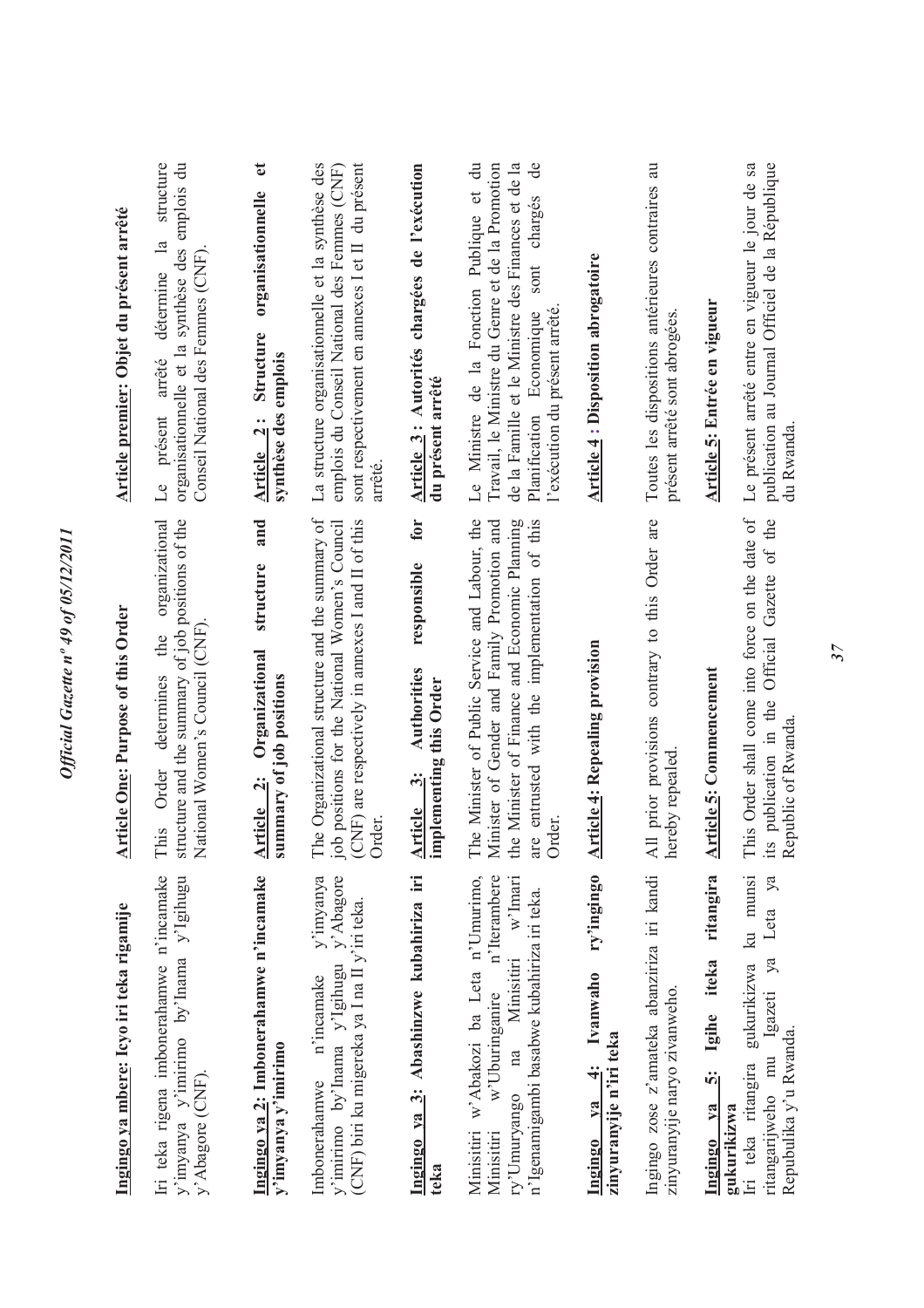| Kigali, kuwa 23/11/2011                                                 | Kigali, on 23/11/2011                                               | Kigali, le 23/11/2011                                                      |
|-------------------------------------------------------------------------|---------------------------------------------------------------------|----------------------------------------------------------------------------|
| (sé)                                                                    | $(\hat{\mathbf{s}}\hat{\mathbf{e}})$                                | (se)                                                                       |
| HABUMUREMYI Pierre Damien<br>Minisitiri w'Intebe                        | <b>HABUMUREMYI Pierre Damien</b><br>Prime Minister                  | <b>HABUMUREMYI Pierre Damien</b><br>Premier Ministre                       |
| (se)                                                                    | (sé)                                                                | (se)                                                                       |
| Minisitiri w'Abakozi ba Leta n'Umurimo<br><b>MUREKEZI Anastase</b>      | Minister of Public Service and Labour<br><b>MUREKEZI Anastase</b>   | Ministre de la Fonction Publique et du Travail<br><b>MUREKEZI Anastase</b> |
| Bibonywe kandi bishyizweho Ikirango cya<br>Repubulika:                  | Seen and sealed with the Seal of the Republic:                      | Vu et scellé du Sceau de la République :                                   |
| (sé)                                                                    | (se)                                                                | (sé)                                                                       |
| Minisitiri w'Ubutabera/Intumwa Nkuru ya<br>KARUGARAMA Tharcisse<br>Leta | Minister of Justice/Attorney General<br><b>KARUGARAMA Tharcisse</b> | Ministre de la Justice/Garde des Sceaux<br><b>KARUGARAMA Tharcisse</b>     |

*38*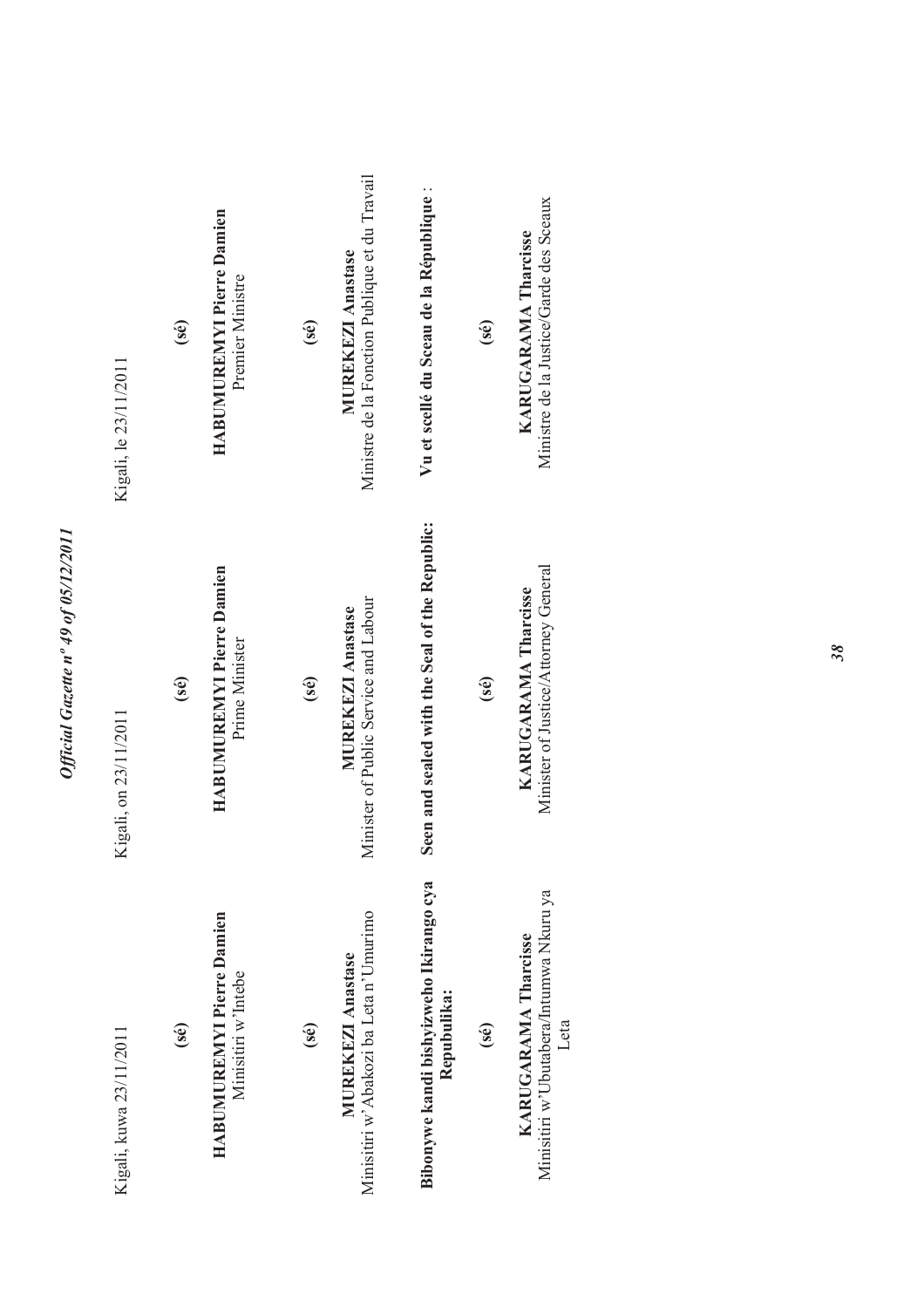Official Gazette nº 49 of 05/12/2011 *Official Gazette nº 49 of 05/12/2011* 

| ANNEX I TO THE PRIME MINISTER'S ANNEXE I A L'ARRETE DU PREMIER<br>ORDER Nº172/03 OF 23/11/2011 MINISTRE Nº172/03 DU 23/11/2011 | STRUCTURE AND SUMMARY OF JOB ORGANISATIONNELLE ET LA<br>THE NATIONAL SYNTHESE DES EMPLOIS DU CONSEIL<br>DETERMINING THE ORGANISATIONAL DETERMINANT LA STRUCTURE | NATIONAL DES FEMINES |
|--------------------------------------------------------------------------------------------------------------------------------|-----------------------------------------------------------------------------------------------------------------------------------------------------------------|----------------------|
|                                                                                                                                |                                                                                                                                                                 |                      |
|                                                                                                                                |                                                                                                                                                                 |                      |
|                                                                                                                                |                                                                                                                                                                 |                      |
|                                                                                                                                | POSITIONS OF                                                                                                                                                    | WOMEN'S COUNCIL      |
|                                                                                                                                |                                                                                                                                                                 |                      |
| <b>IMUGEREKA WA I W'ITEKA RYA</b><br>MINISITIRI W'INTEBE Nº172/03 RYO KUWA                                                     | 23/11/2011 RIGENA IMBONERAHAMWE<br>N'INCAMAKE Y'IMYANYA Y'IMIRIMO                                                                                               |                      |
|                                                                                                                                |                                                                                                                                                                 |                      |
|                                                                                                                                | BY'INAMA Y'IGHUGU Y'ABAGORE                                                                                                                                     |                      |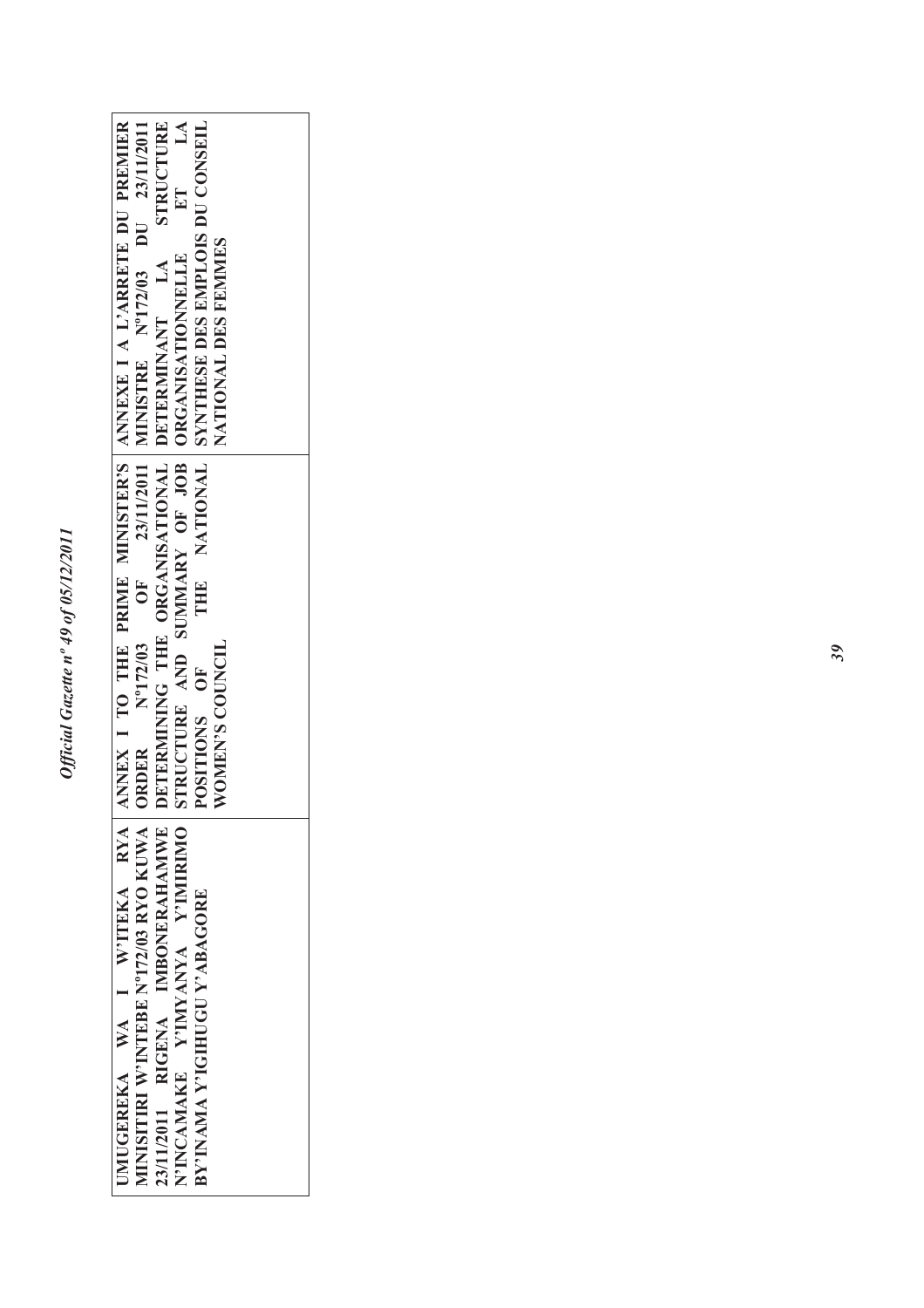*Official Gazette nº 49 of 05/12/2011*  Official Gazette nº 49 of 05/12/2011

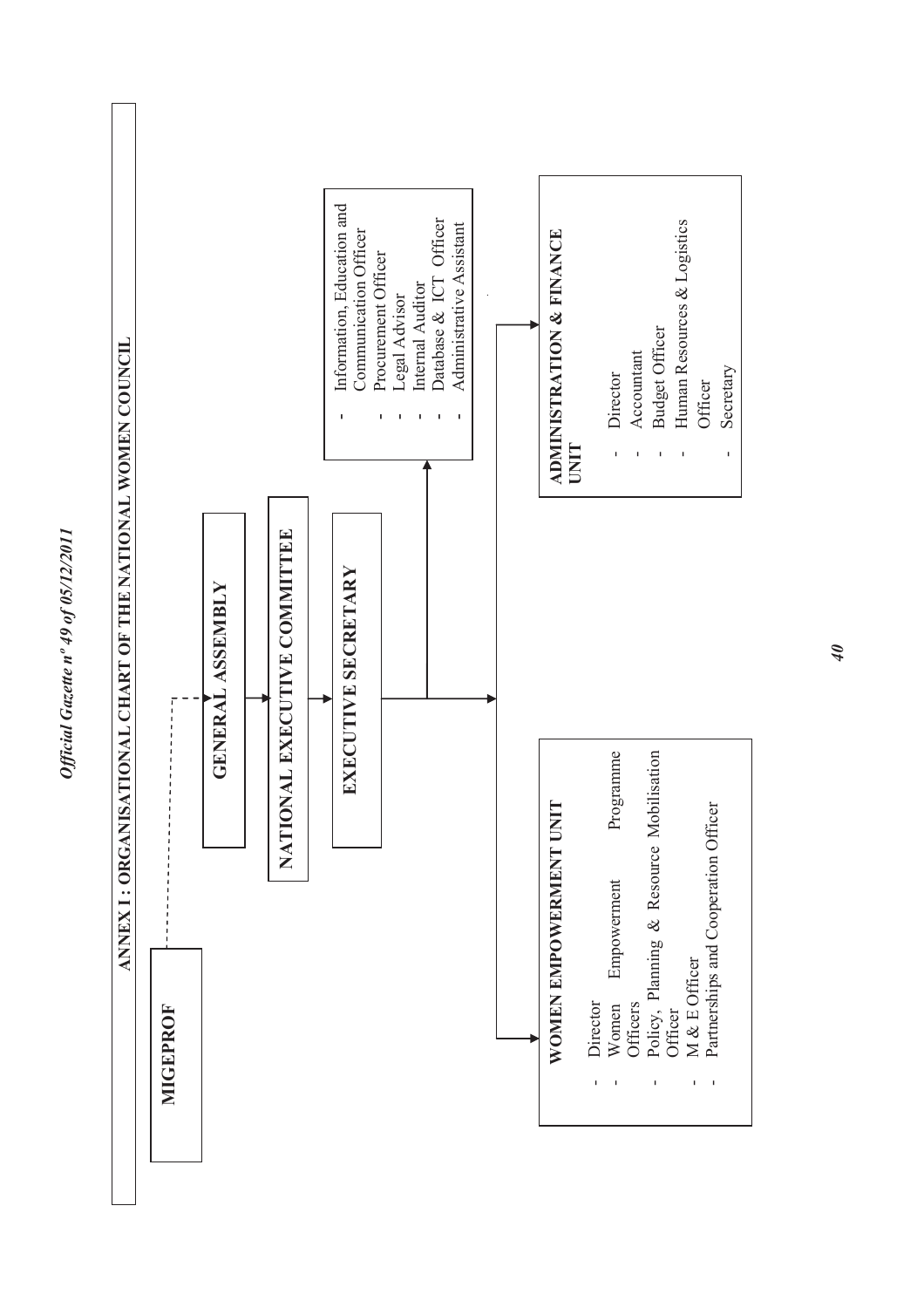Official Gazette nº 49 of 05/12/2011 *Official Gazette nº 49 of 05/12/2011* 

|                                                                                                           | STRUCTURE                                                                                                                                                         |                                                                                                                   |  |
|-----------------------------------------------------------------------------------------------------------|-------------------------------------------------------------------------------------------------------------------------------------------------------------------|-------------------------------------------------------------------------------------------------------------------|--|
| OF 23/11/2011 MINISTRE N° 172/03 DU 23/11/2011                                                            |                                                                                                                                                                   | <b>FEMMIES</b>                                                                                                    |  |
| IMUGEREKA WA II W'ITEKA RYA ANNEX II TO THE PRIME MINISTER'S ANNEXE II A L'ARRETE DU PREMIER <br>Nº172/03 | MBONERAHAMWE N'INCAMAKE STRUCTURE AND SUMMARY OF JOB ORGANISATIONNELLE ET LA SYNTHESE<br>RYO KUWA 23/11/2011 RIGENA DETERMINING THE ORGANISATIONAL DETERMINANT LA | Y'IMYANYA Y'IMIRIMO BY'INAMA   POSITIONS OF THE NATIONAL WONEN'S   DES EMPLOIS DU CONSEIL NATIONAL DES<br>COUNCIL |  |
| MINISITIRI W'INTEBE Nº Nº172/03   ORDER                                                                   |                                                                                                                                                                   | Y'IGHUGU Y'ABAGORE                                                                                                |  |

JOB PROFILES OF THE NATIONAL WOMEN'S COUNCIL **JOB PROFILES OF THE NATIONAL WOMEN'S COUNCIL**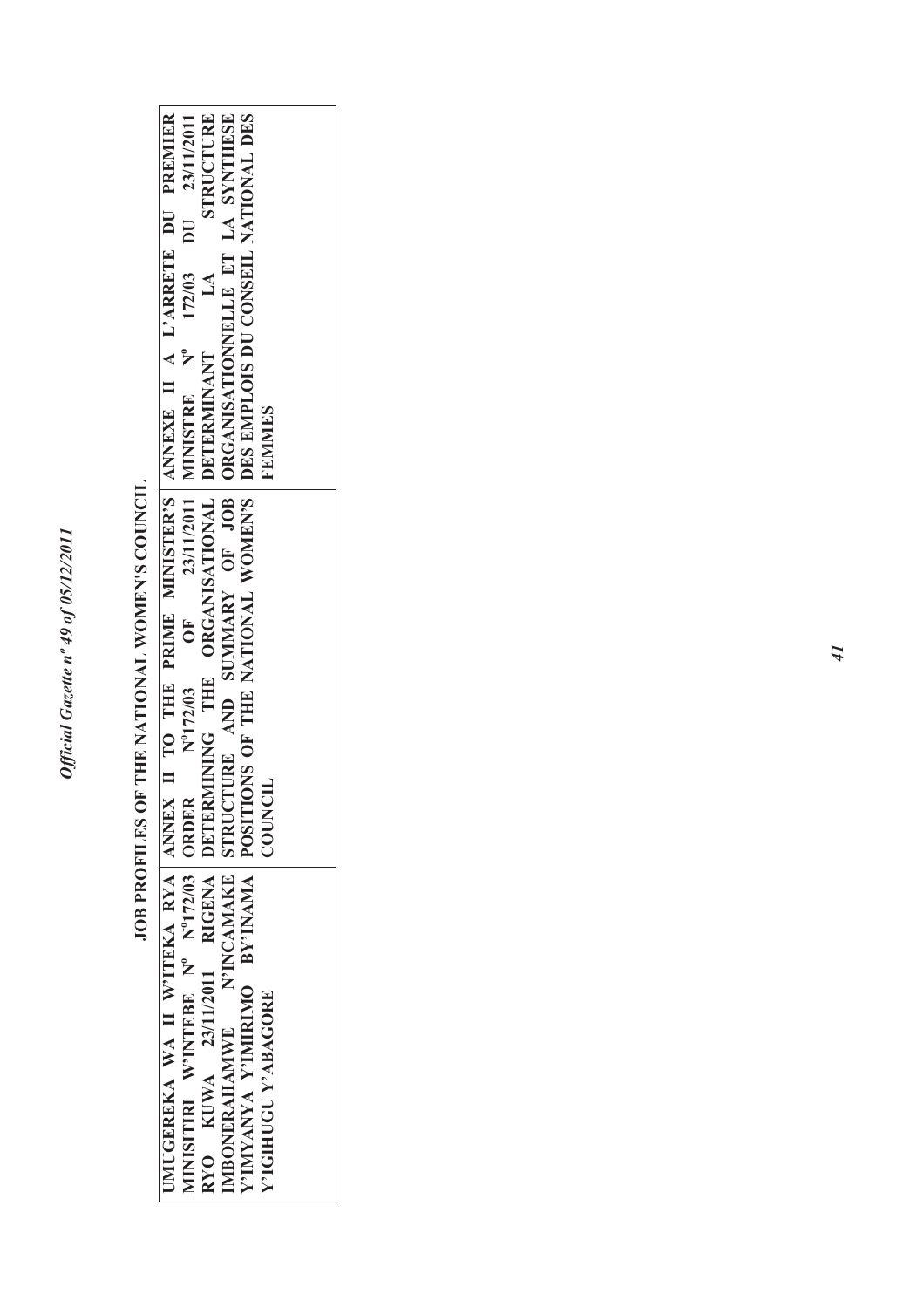Official Gazette nº 49 of 05/12/2011 *Official Gazette nº 49 of 05/12/2011* 

| Administrative<br>Unit         | Job Title                                   | Title of job position linked<br>with the job        | Required qualification, Experience and<br>Profiles                                                                                                          | Proposed<br>Positions<br>Job |
|--------------------------------|---------------------------------------------|-----------------------------------------------------|-------------------------------------------------------------------------------------------------------------------------------------------------------------|------------------------------|
| Women's<br>National<br>Council | Executive Secretary                         | Executive Secretary                                 | Cabinet Appointee                                                                                                                                           |                              |
|                                | Information, Education and<br>Communication | Information, Education and<br>Communication Officer | Journalism; Marketing; or other relevant field<br>A0 in Communication, Public Relations,                                                                    |                              |
|                                | Procurement                                 | Procurement Officer                                 | Accountancy, Public Finance, Economics, Law,<br>Engineering; or other qualifications related to<br>A0 Procurement, Purchase, Management,<br>specific domain |                              |
|                                | Legal Advisor                               | Legal Advisor                                       | A0 in Law with 2 years working experience                                                                                                                   |                              |
|                                | Internal Auditor                            | Internal Auditor                                    | specializing in Finance/Accounting with 2 years<br>Ao Accounting, Public Finance, Management<br>working experience                                          |                              |
|                                | Database and ICT                            | Database and ICT Officer                            | Computer<br>Engineering,<br>Electromechanical<br>Science,<br>Computer<br>Engineering,<br>Electronics<br>$\Xi$<br>$\lambda 0$                                |                              |
|                                | Administrative Assistant                    | Administrative Assistant                            | A1 in Secretariat; or other relevant field with 3<br>A0 in Public Administration, Management, or<br>years working experience                                |                              |
| S/Total                        |                                             |                                                     |                                                                                                                                                             | ᡕ                            |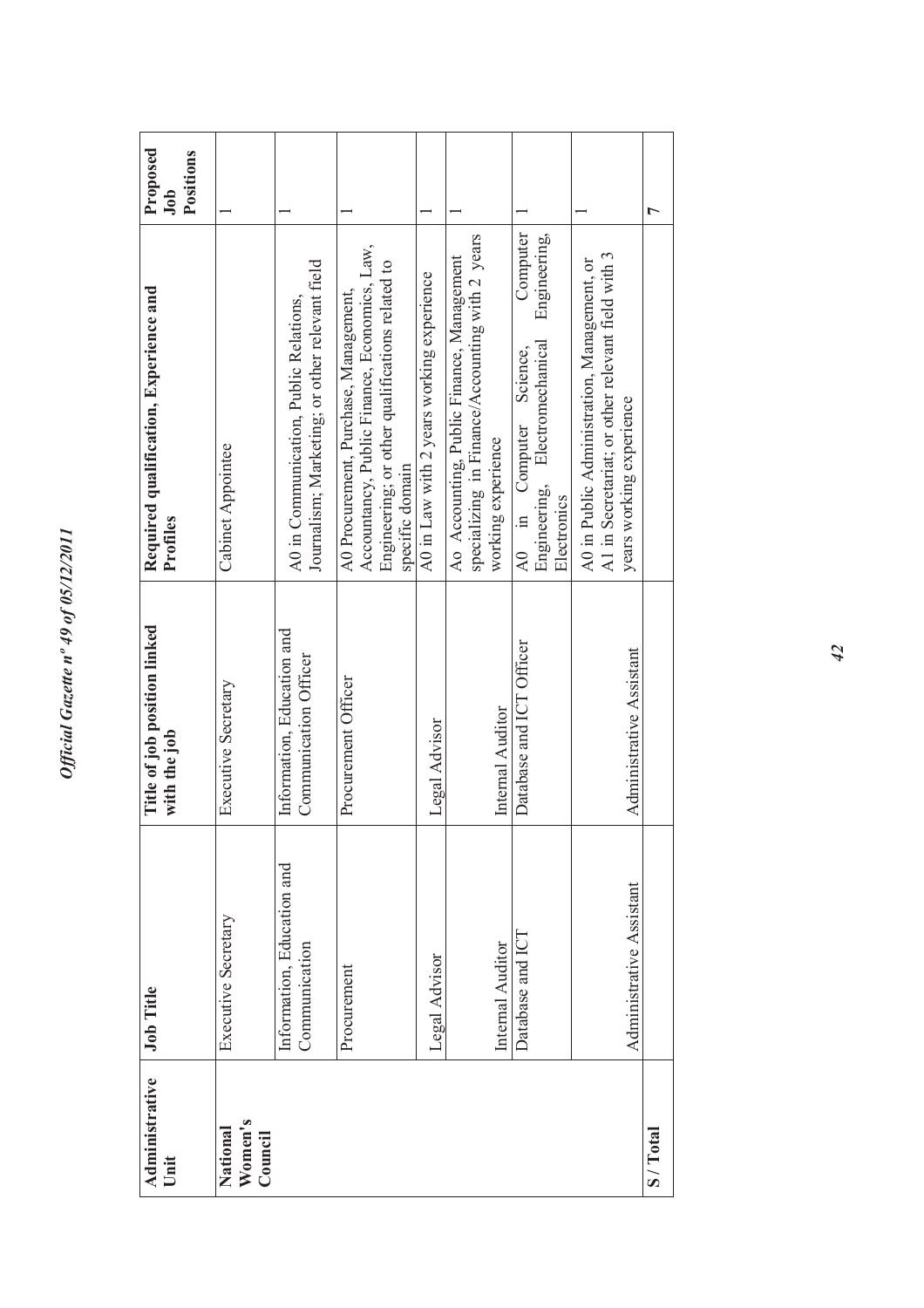| 12/201                   |
|--------------------------|
| of $05/J$                |
| 49<br>$\boldsymbol{n}^o$ |
| azette                   |
| cia'<br>، ما اور<br>つんこ  |

| Women                      | Director of Unit             | Director of Women              | Master or Equivalent Social Sciences, Gender                                                |           |
|----------------------------|------------------------------|--------------------------------|---------------------------------------------------------------------------------------------|-----------|
| <b>Empowerment</b><br>Unit |                              | Empowerment Unit               | and Development Studies, Education Sciences,<br>Public Administration, Socio-Economics'     |           |
|                            |                              |                                | Sociology with 1 year working experience<br>or A0 in Social Sciences, Gender and            |           |
|                            |                              |                                | Development Studies, Education Sciences,                                                    |           |
|                            |                              |                                | Public Administration, Socio-Economics,                                                     |           |
|                            |                              |                                | Sociology ; Or other relevant field with 3 years                                            |           |
|                            | Policy, Planning & Resources | Policy, Planning and Resource  | Management,<br>Economics,<br>Master in Planning,<br>working experience                      |           |
|                            | Mobilisation                 | Mobilisation Officer           | Development Studies; or A0 in Planning,                                                     |           |
|                            |                              |                                | Economics, Management, Development Studies                                                  |           |
|                            |                              |                                | with 2 years working Experience.                                                            |           |
|                            | Monitoring and Evaluation    | Monitoring and Evaluation      | Master or Equivalent in Planning, Economics,                                                |           |
|                            |                              | Officer                        | Statistics, Management, Development Studies;                                                |           |
|                            |                              |                                | or A0 in Planning, Economics, Statistics,                                                   |           |
|                            |                              |                                | Management, Development Studies; or other<br>relevant field with 2 years working experience |           |
|                            |                              |                                |                                                                                             |           |
|                            | Partnerships and Cooperation | Partnerships and Cooperation   | Master or Equivalent Gender Social Sciences                                                 |           |
|                            |                              | Officer                        | and Development Studies, Socio-Economics,                                                   |           |
|                            |                              |                                | with 1 year working experience                                                              |           |
|                            | Women Empowerment            | Women Empowerment              | Master in Economics, Development Studies,                                                   | 5         |
|                            | Programme                    | Programme Officers             | Management, Social Sciences, Education, Health                                              |           |
|                            |                              |                                | Sciences, Law or A0 in Economic, Development                                                |           |
|                            |                              |                                | Sciences,<br>Social<br>Management,<br>Studies,                                              |           |
|                            |                              |                                | Education, Health Sciences, Law with experience                                             |           |
|                            |                              |                                | 2 years working experience                                                                  |           |
| S/Total                    |                              |                                |                                                                                             | $\bullet$ |
| Administration             | Director of Unit             | Director of Administration and | Accounting Professional Qualification                                                       |           |
| & Finance Unit             |                              | Finance Unit                   | recognized by IFAC (ACCA, CPA, etc); Or A0                                                  |           |
|                            |                              |                                | in Public Finance, Accounting, Management                                                   |           |
|                            |                              |                                | specializing in Finance/Accounting, with 3 years                                            |           |
|                            |                              |                                | working experience.                                                                         |           |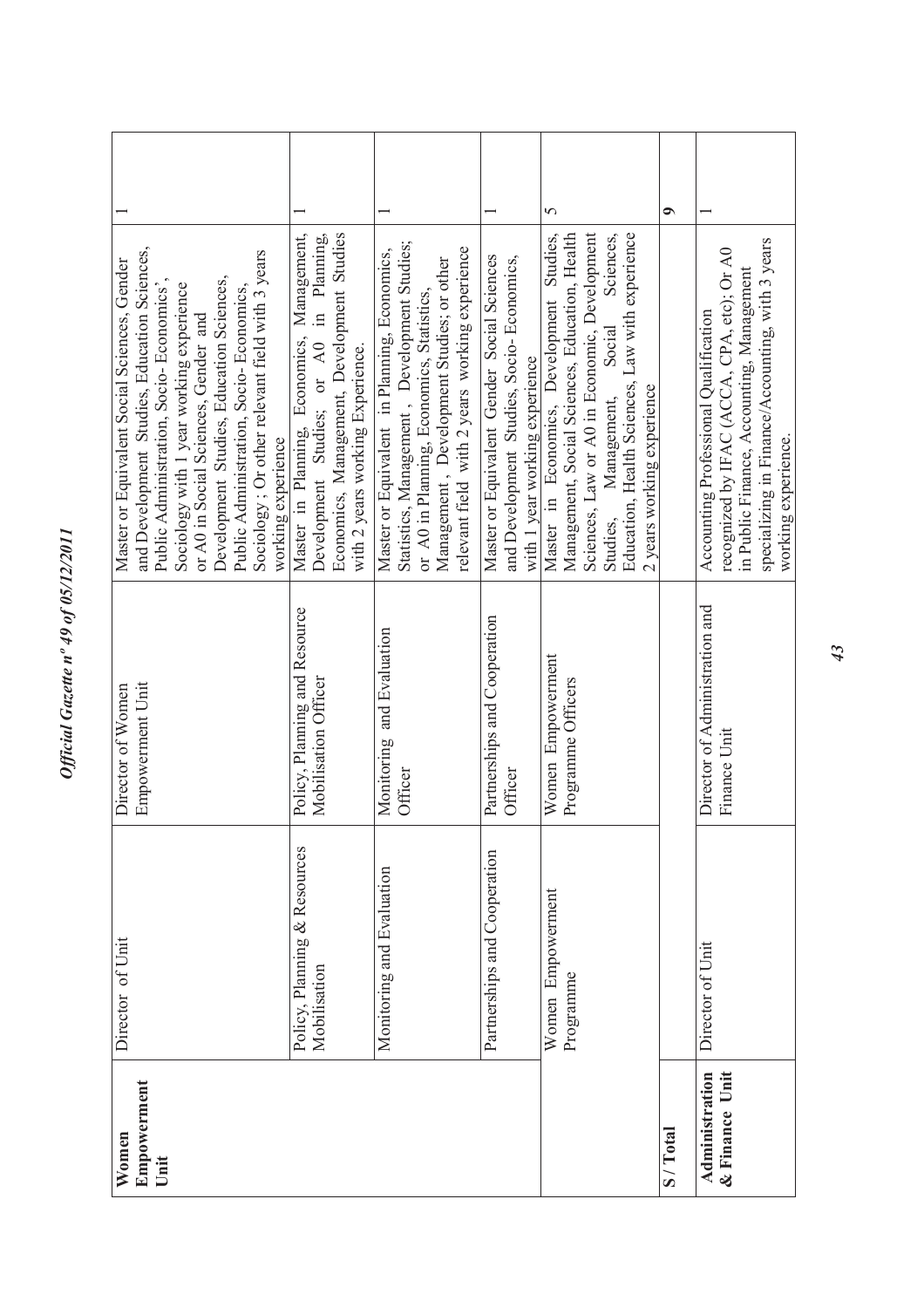| 07<br>$\ddot{\cdot}$<br>ì                       |
|-------------------------------------------------|
| Ì<br>t<br>of $05/$                              |
| $\overline{\mathfrak{h}}$<br>$\boldsymbol{n}^o$ |
| er oft.<br>C                                    |
| $\gamma_{ff\alpha\mu}$                          |

|                    | Accounting            | Accountant                   | A0 in Public Finance, Accounting, Management     |                |
|--------------------|-----------------------|------------------------------|--------------------------------------------------|----------------|
|                    |                       |                              | specializing in Finance/ Accounting, Plus Level  |                |
|                    |                       |                              | II professional qualification recognized by IFAC |                |
|                    |                       |                              | (ACCA, CPA etc)                                  |                |
|                    | <b>Budget Officer</b> | <b>Budget Officer</b>        | A0 Accounting, Finance, Management,              |                |
|                    |                       |                              | Economics or any other relevant field with 2     |                |
|                    |                       |                              | years working experience                         |                |
|                    | Human Resource and    | Human Resource and Logistics | A0 in Public administration, Management,         |                |
|                    | Logistics             | Officer                      | Economic or equivalent with at least 3 years of  |                |
|                    |                       |                              | experience in the field, having computer skills  |                |
|                    |                       |                              | (word and excel)                                 |                |
|                    | Secretary             | Secretary                    | A1 Secretariat, or other relevant field with 3   |                |
|                    |                       |                              | years of experience in the field, having a       |                |
|                    |                       |                              | command of computer skills (word and excel)      |                |
| S/Total            |                       |                              |                                                  |                |
|                    |                       |                              |                                                  |                |
| <b>Grand Total</b> |                       |                              |                                                  | $\overline{5}$ |
|                    |                       |                              |                                                  |                |